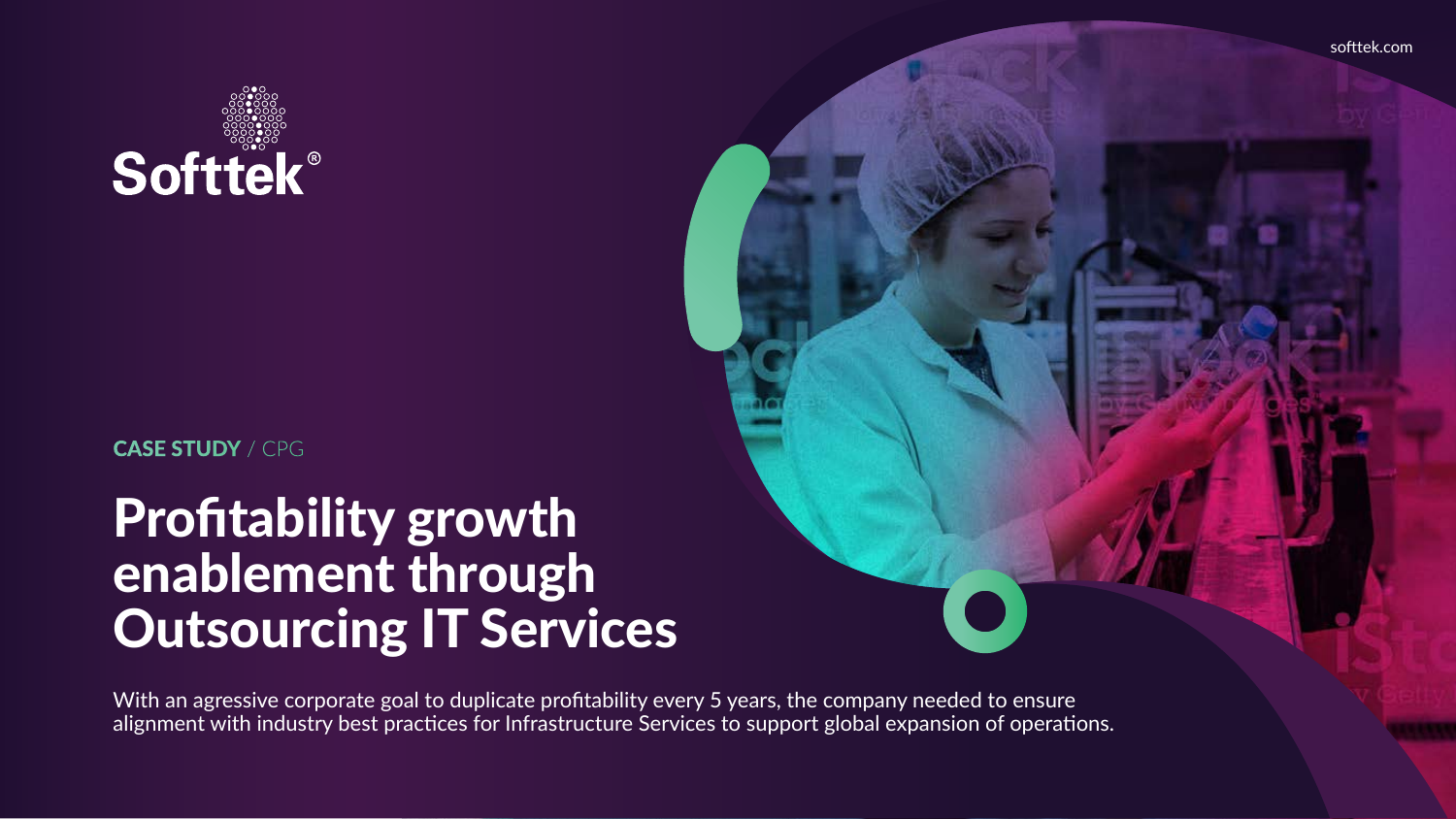

One of the largest non-alcoholic worldwide bottlers with plants and distribution centers in Mexico, Ecuador, Peru, Argentina, and the United States.



The consolidation of infrastructure services will allow our Company to optimize IT expenses throughout acquisitions, while leveraging current operations and achieving the planned synergies

**"**

Chief Information Officer



**Softtek**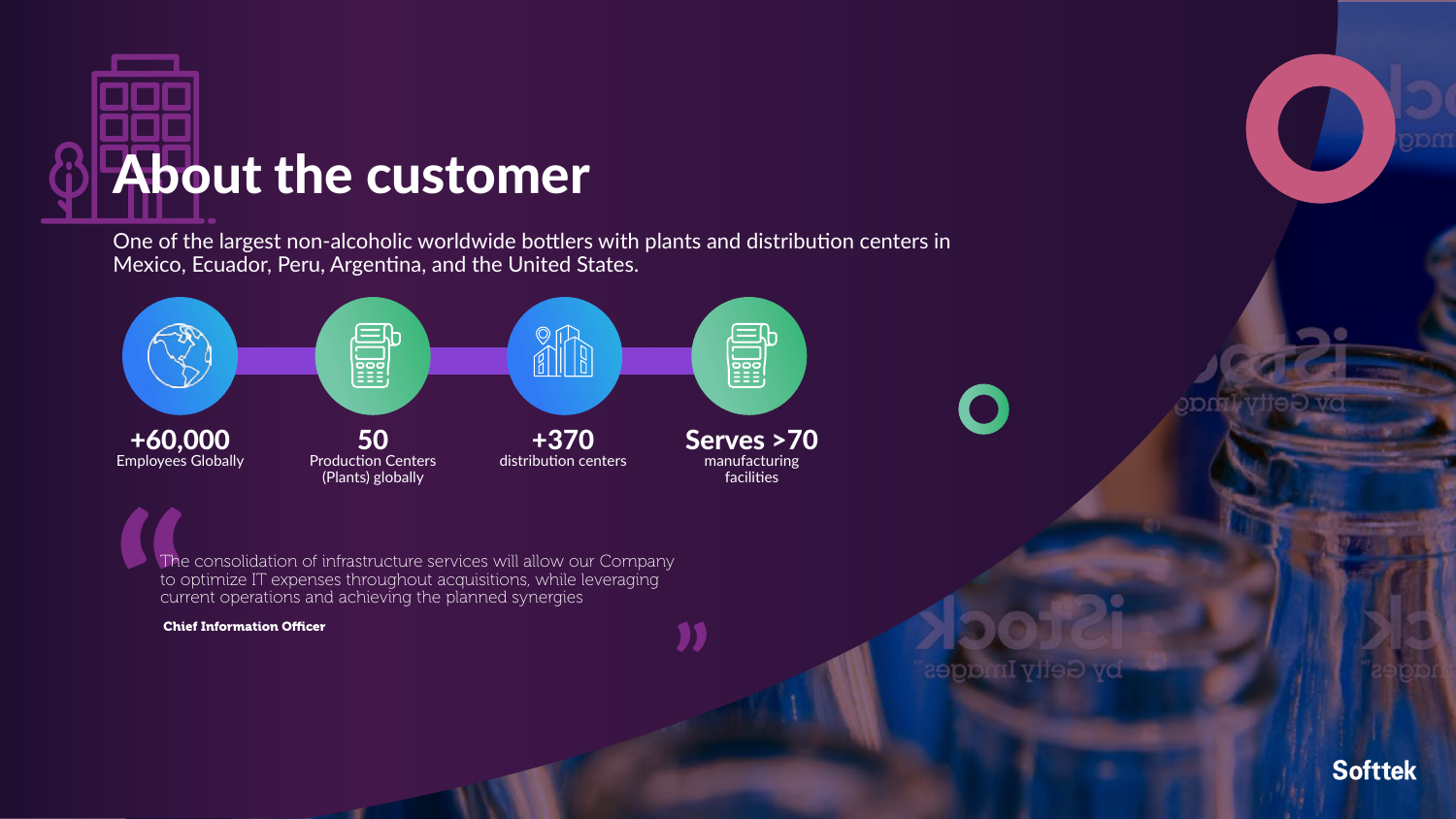Due to expansion into additional global markets in Argentina, Ecuador, Peru, and the US, Arca needed a robust and resiliant IT infrastructure to support the expanded global operation.



# Business challenges

Carry out a Data Center Migration without causing a negative business impact

### 1

Establish a new IT support model that allows for greater flexibility and responsiveness in support of the Arca global business.



Standardize a support model internationally in countries where ARCA operates.



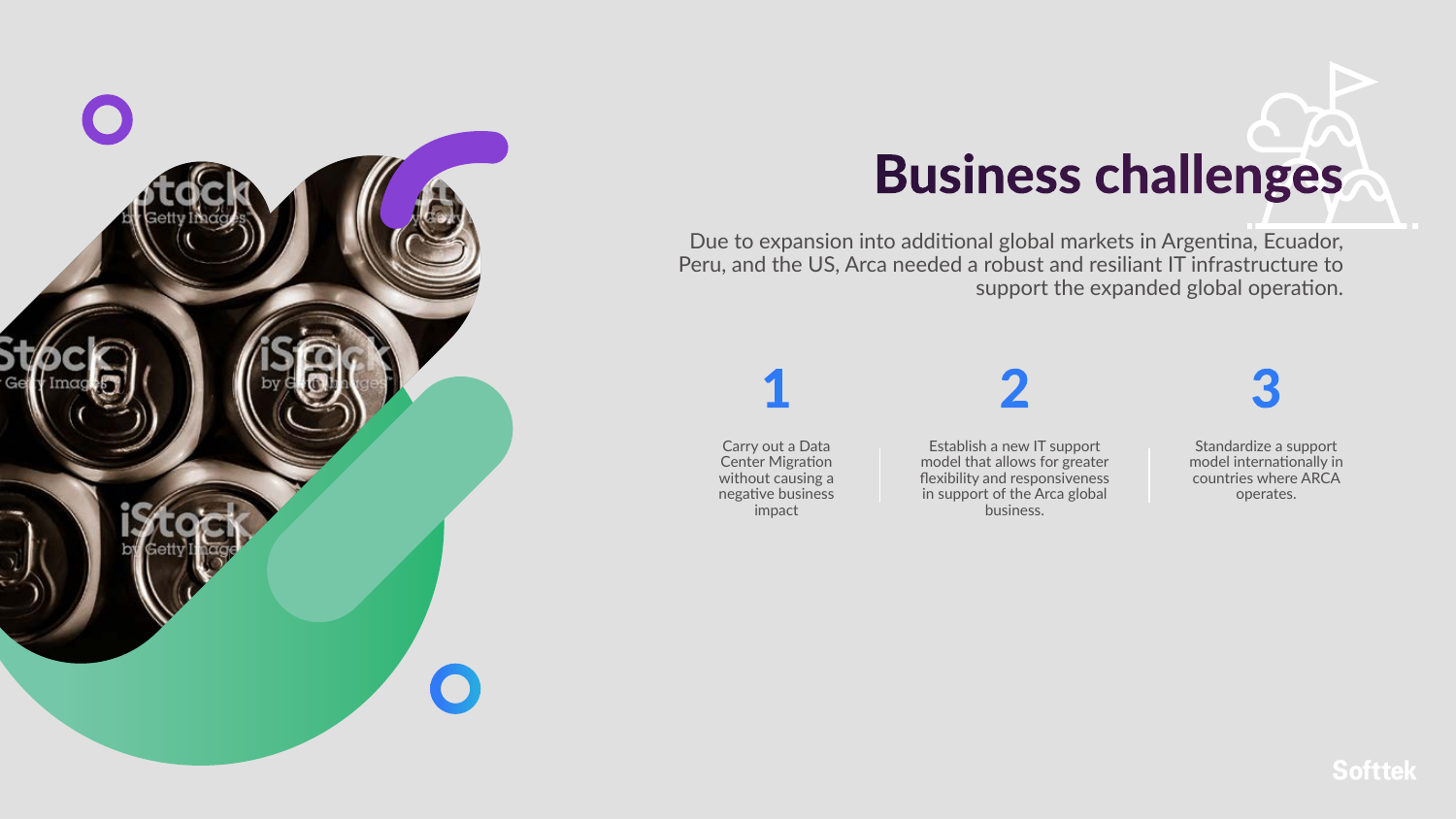#### **Set-up and operation**

of a centralized Operations Center for infrastructure monitoring.

#### Full assessment of

technological ecosystem, with a focus on performance and user experience.

#### Used domain-driven **insfrastructure** design to mirror the business structure.

#### Data Center Migration

During the expansion of their business, Softtek successfully performed the infrastructure integration of new countries, such as Peru and U.S., and enabled its IT environment to accommodate the rapid adoption of new technologies in response to business needs.

> in less than 20hrs, coordinating over 120 resources from different vendors and suppliers.

How Softtek comes into play







### **Full and smooth**

transition from previous incumbent vendor in only three months.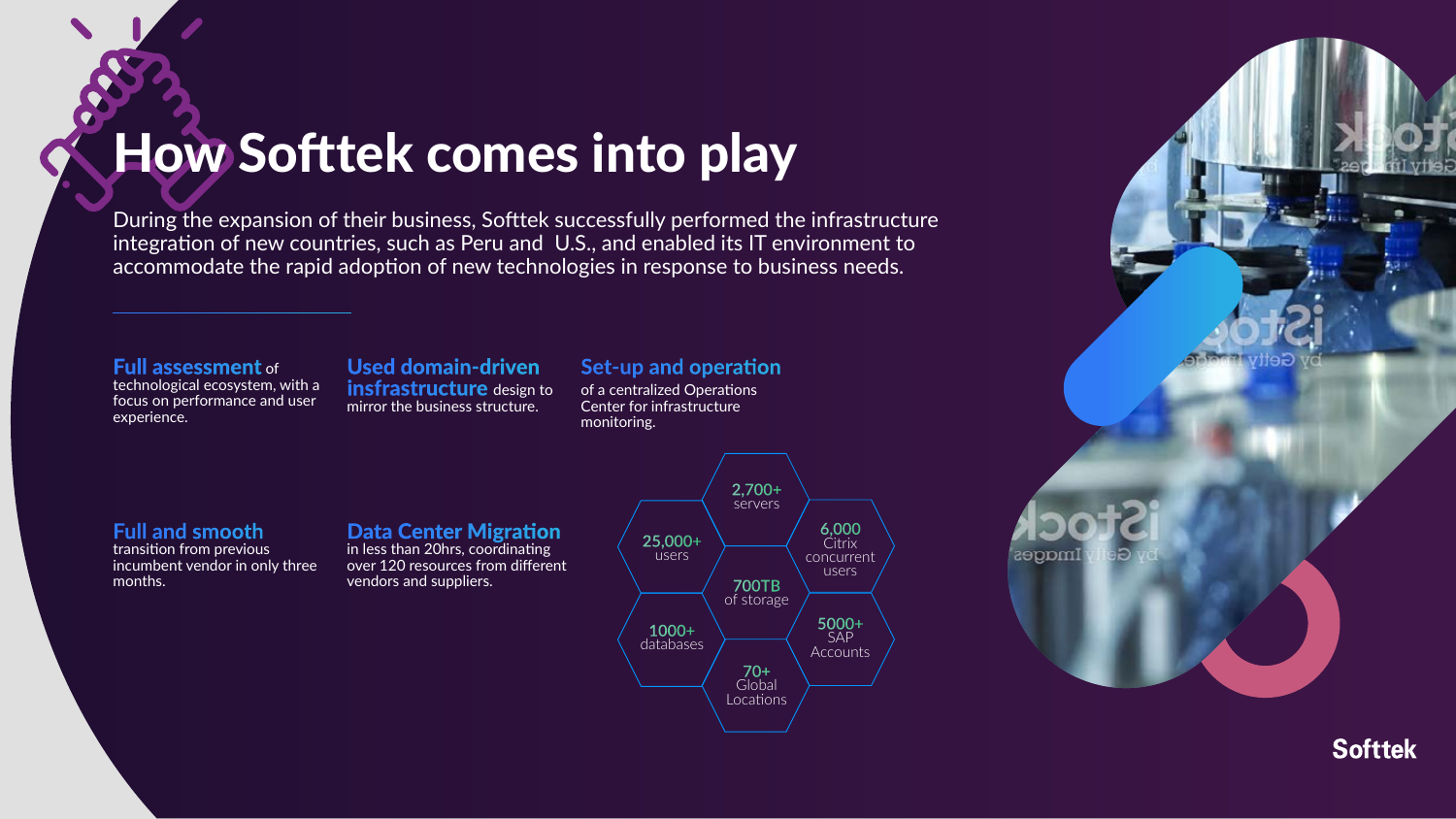10% Financial savings for increased device volumes for up to 10% vs Last Year without additional charge.

70% of critical incident volume reduction in the first year. 25% of global operation availability through the infrastructure platform

\*27%

YoY savings achieved through operational efficiencies compared with previous vendor.

## Business impact





Softtek was able to implement a Data Center Migration without any business impact and

#### **YOY cost reduction of IT infrastructure support services**